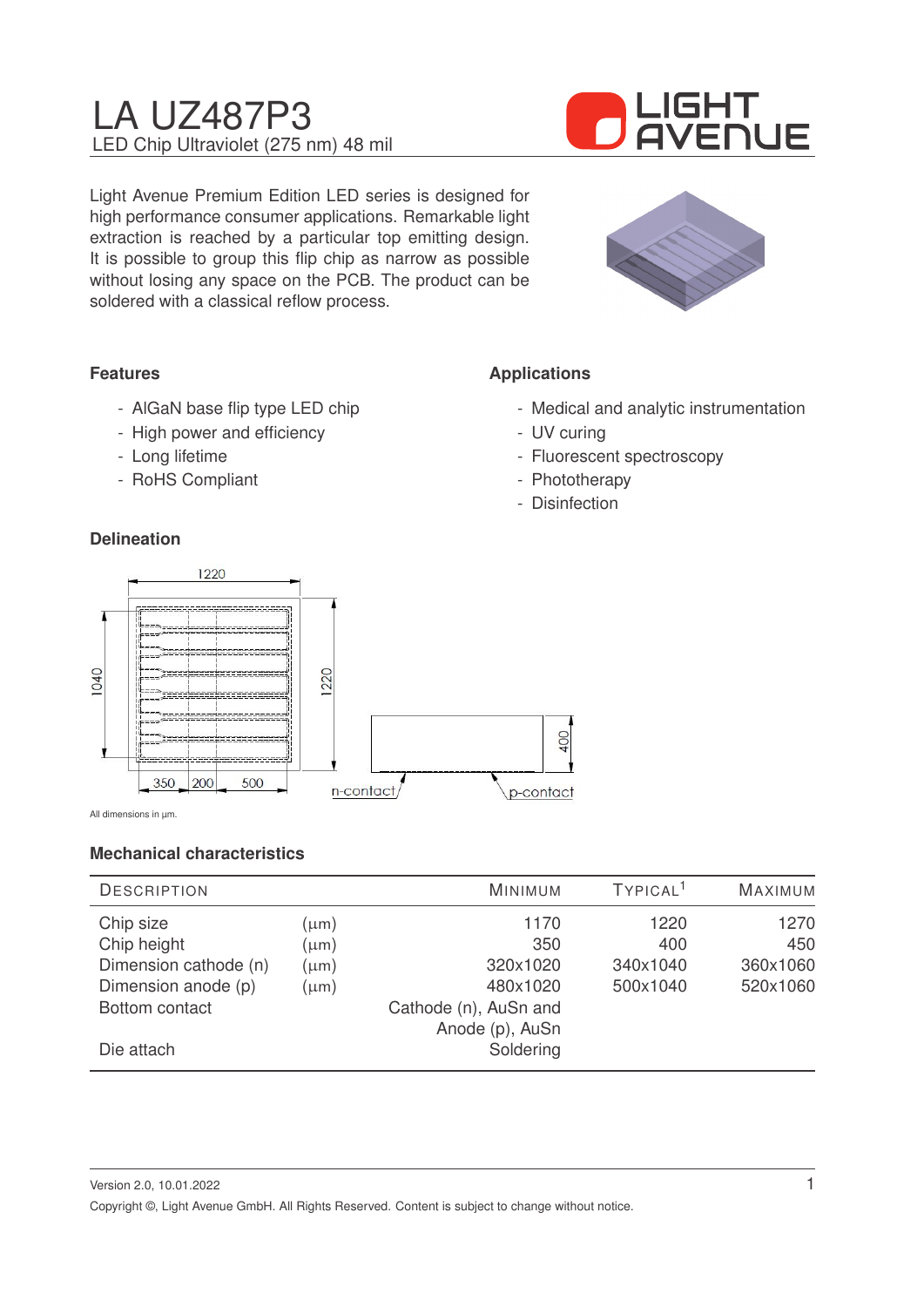

# **Electro-optical characteristics (** $T_A = 25^{\circ}C$ )<sup>2</sup>

| PARAMETER                    | <b>SYMBOL</b>           | CONDITION                          | M <sub>IN</sub> | TYP <sup>1</sup> | MAX. | UNIT    |
|------------------------------|-------------------------|------------------------------------|-----------------|------------------|------|---------|
| Forward voltage              | VF                      | $I_F = 350 \text{ mA}$             | 5               | 5.5              |      |         |
| Reverse voltage              | $\mathsf{V}_\mathsf{R}$ | not designed for reverse operation |                 |                  |      |         |
| Peak wavelength              | $\lambda_{\sf peak}$    | $I_F = 350 \text{ mA}$             | 270             | 275              | 280  | nm      |
| Radiant power                | $\Phi_{\alpha}$         | $I_F = 350 \text{ mA}$             |                 | 50               |      | mW      |
| Full width half maximum FWHM |                         | $I_F = 350 \text{ mA}$             |                 | 11               |      | nm      |
| Viewing angle                | $2\Theta_{1/2}$         | $I_F = 350 \text{ mA}$             |                 | 125              |      | $\circ$ |
|                              |                         |                                    |                 |                  |      |         |

# $\mathsf{Maximum}$  ratings  $(\mathsf{T_A} = 25^\circ\mathsf{C})^3$

| <b>PARAMETER</b>                                                           | <b>SYMBOL</b> | <b>VALUE</b>        | UNIT                                |
|----------------------------------------------------------------------------|---------------|---------------------|-------------------------------------|
| Operating temperature range<br>LED junction temperature<br>Forward current | Op.<br>ΙF     | -30…60<br>85<br>500 | $^{\circ}$ C.<br>$^{\circ}$ C<br>mA |
| Pulse current                                                              | IP            | 600                 | mA                                  |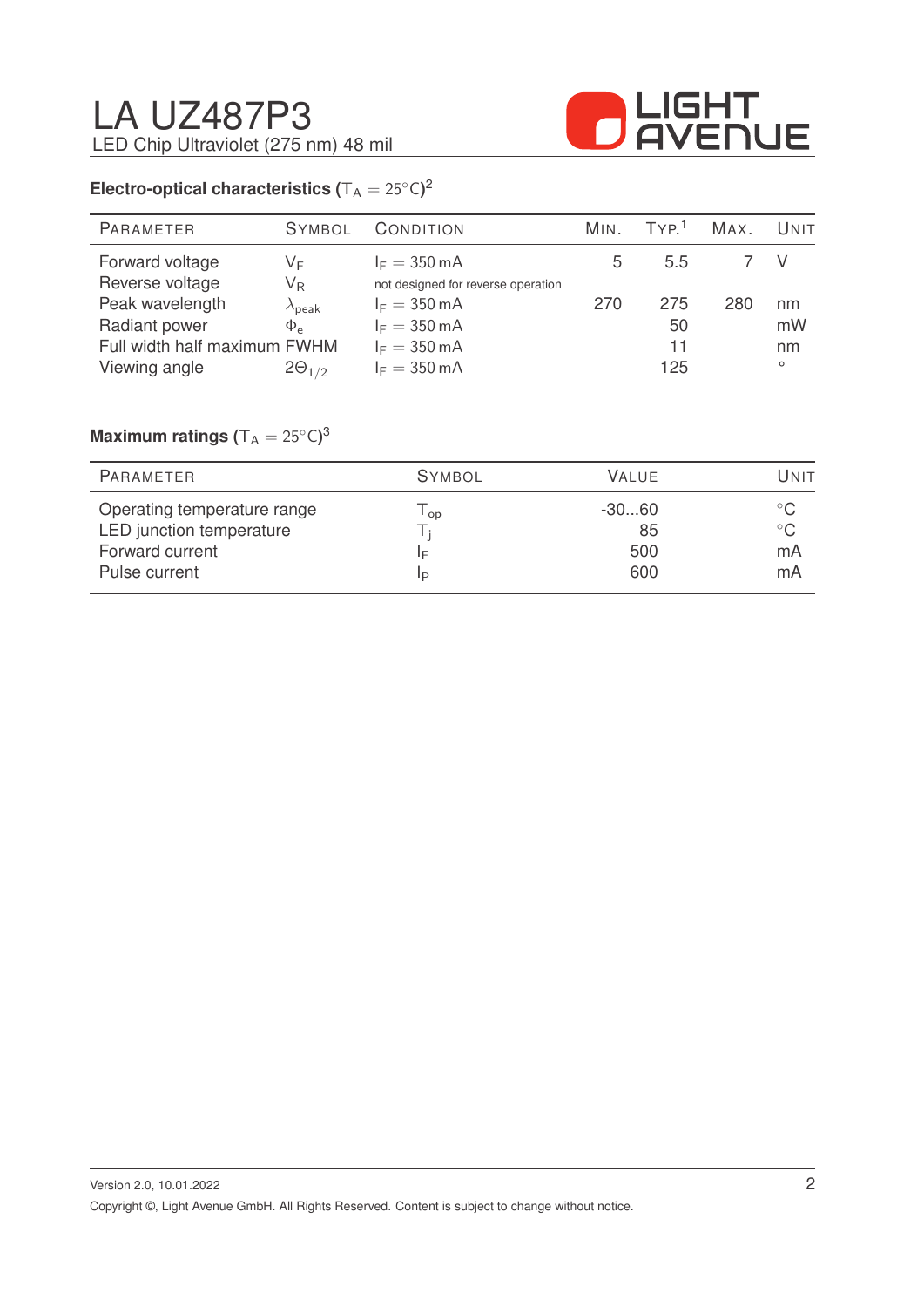



### **Typical characteristics graphs**



Peak Wavelength vs. Forward Current



**Relative Radiant Flux vs. Forward Current** 



Forward Voltage Shift vs. Ambient Temperature

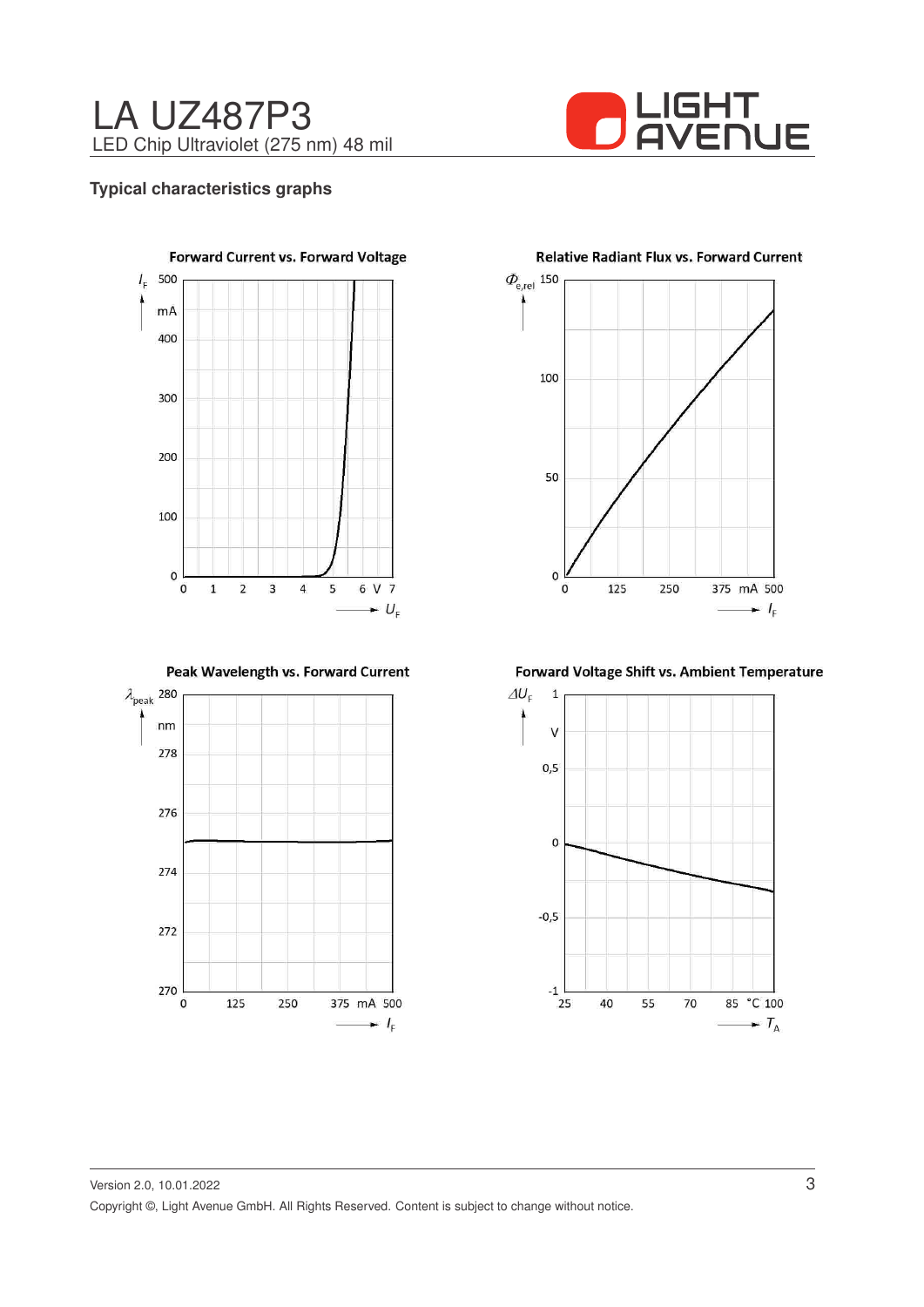





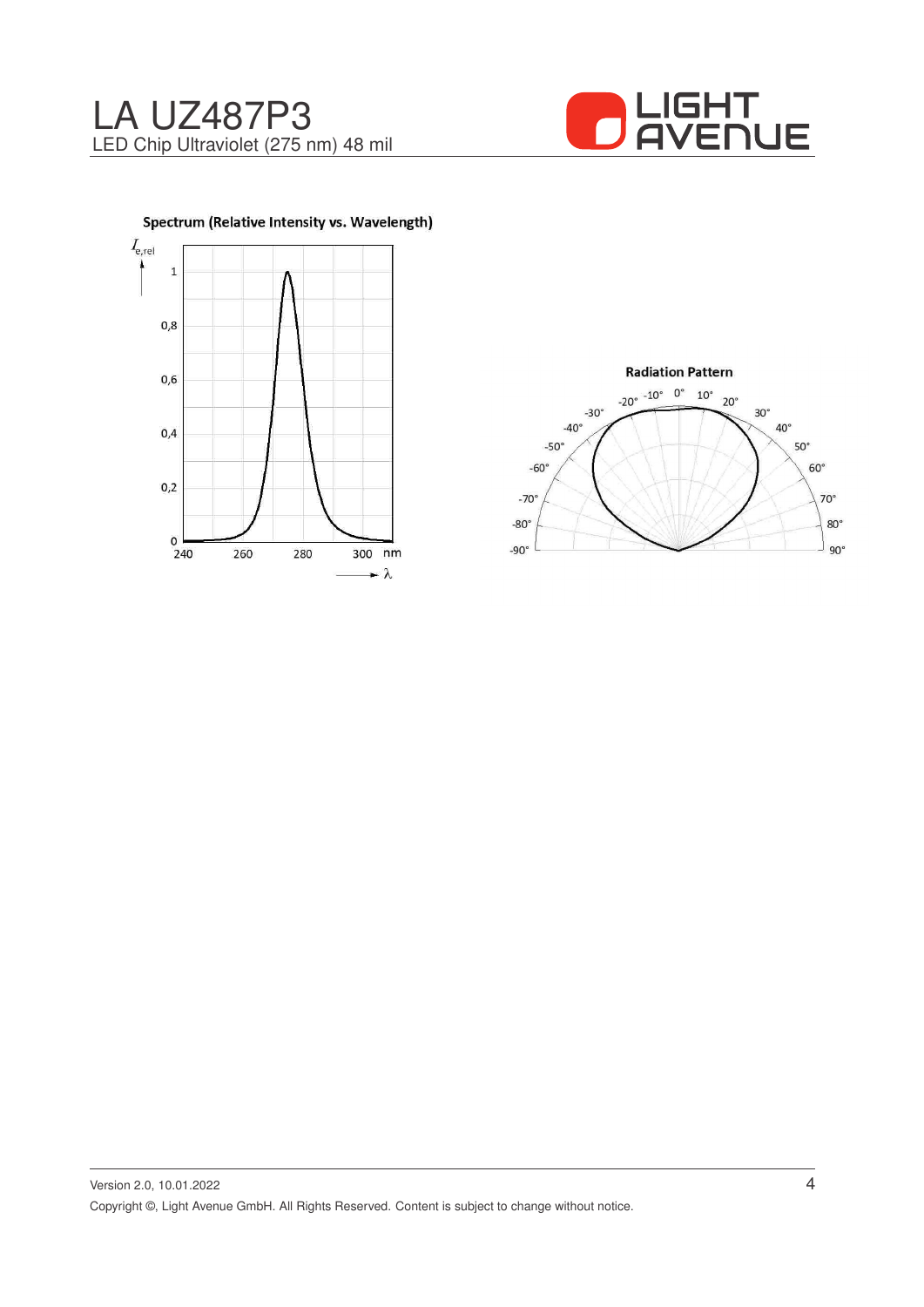# LA UZ487P3 LED Chip Ultraviolet (275 nm) 48 mil



## **Caution – UV radiation!**

The light output of the products may cause injuries to human eyes in circumstances where the products are viewed directly with unshielded eyes. LEDs can emit highly concentrated light which can be hazardous to the human eye. Products which incorporate these devices have to follow the safety precautions given in IEC 60825-1 and IEC 62471. Ultraviolet products emit high energetic light. Exposure to light with strong ultraviolet light can cause damage to the human eye and skin. Do not look directly or indirectly at ultraviolet light. If exposure to ultraviolet light is unavoidable, the body should be protected by suitable protection devices such as googles and clothing.

### **Handling and storage conditions**

Storage time for wafers in sealed condition is not limited by the die itself, but may be limited by the adhesion of the blue foil (storage ambient conditions:  $T_a = 15...30^{\circ}$ C; relative humidity: < 60%, vertical storage). Customer has to make sure that there is no glue from the adhesive foil on the backside either by a die shear test or by visual inspection of the backside before production. The hermetically sealed shipment lot shall be opened under temperature and moisture controlled cleanroom environment only. Customers have to follow the according rules for desposition as the material can be hazardous for humans and the environment. Chips are placed on a blue foil, which may contain the following substance in a concentration of circ.18% wt: Bis (2 ethyl(hexyl)phthalate) (DEHP) [CAS #: 117-81-7; EC # 204-211-0]. Dice have to be handled ESD sensitive.

## **Packing**

Chips are placed on a blue foil inside a 6 inch ring or alternatively on a blue foil (mylar). For shipment the wafers of a shipment lot are arranged to stacks. Please use the recycling operators familiar to you. If required you can ask for our help. Please get in touch with your nearest sales office. By agreement we will take packing material back, if sorted. Transport costs of any kind must be paid by customers. For packing material that is returned to us unsorted or which we are not obliged to accept, any costs incurred will be invoiced to you.

#### **Design objectives**

The chip design was developed and released based on the producer's standard assembly procedures and packaging. Bond strength properties are in accordance to MIL-STD-750D, method 2037. Whether the chip fits to the customer's products with its according die and wire bond procedures and packaging must be evaluated by the customer himself. If workability problems arise after this release a mutually conducted problem solving procedure has to be set up, if the chips are suspected of contributing to the problems.The chips are produced with best effort, but on chip level a subset of the chip characteristics can be determined only. Performance of the chip in the customer's products can only be determined by the customer himself.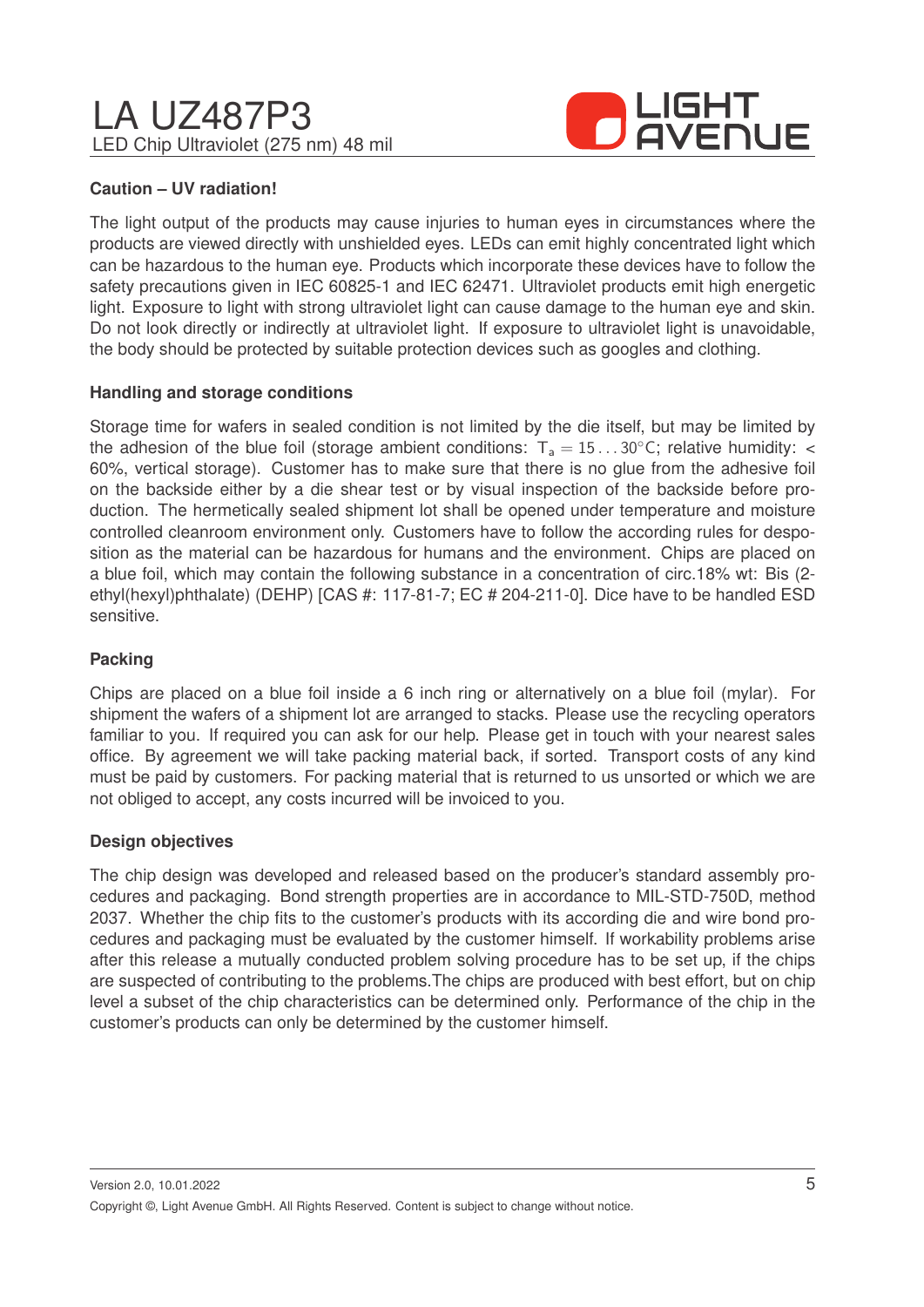# LA UZ487P3 LED Chip Ultraviolet (275 nm) 48 mil



### **Returns and complaints**

For complaints and returns of material a RMA-number is necessary. Samples for analysis purposes can be send to us without credit.

### **Shipping conditions**

If not otherwise arranged, the "General Terms of Business of Light Avenue GmbH" apply for any shipment. If this document is not familiar to you, please request it at our nearest sales office.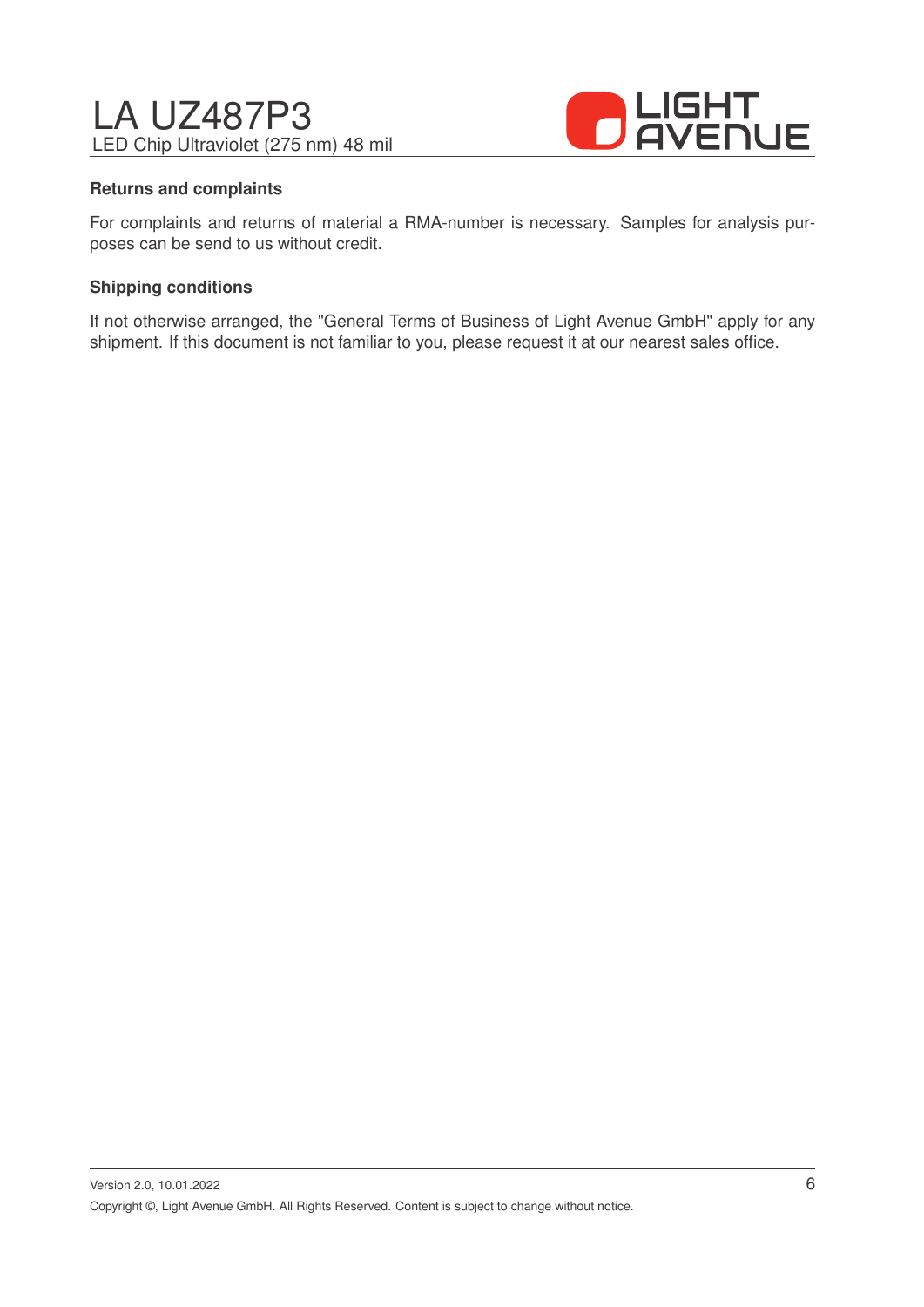

### **Disclaimer Attention please!**

- **Components used in life-support devices or systems must be expressly authorized for such purpose!**

Critical components<sup>4</sup> may only be used in life-support devices<sup>5</sup> or systems with the express written approval by us.

- All products, product specifications and data to improve reliability, function, design or otherwise are subject to change without notice .
- Light Avenue, its affiliates, agents, and employees, and all persons acting on its or their behalf, disclaim any and all liability for any errors, inaccuracies or incompleteness contained in any datasheet or in any other disclosure relating to any product. Light Avenue makes no warranty, representation or guarantee regarding the suitability of the products for any particular purpose or the continuing production of any product. To the maximum extent permitted by applicable law, Light Avenue disclaims (i) any and all liability arising out of the application or use of any product, (ii) any and all liability, including without limitation special, consequential or incidental damages, and (iii) any and all implied warranties, including warranties of fitness for particular purpose, non-infringement and merchantability. Statements regarding the suitability of products for certain types of applications are based on Light Avenue's knowledge of typical requirements that are often placed on Light Avenue's products in generic applications. Such statements are not binding statements about the suitability of products for a particular application. It is the customer's responsibility to validate that a particular product with the properties described in the product specification is suitable for use in a particular application. Parameters provided in datasheets and/or specifications may vary in different applications and performance may vary over time. All operating parameters, including typical parameters, must be validated for each customer application by the customer's technical experts. Product specifications do not expand or otherwise modify Light Avenue's terms and conditions of business, including but not limited to the warranty expressed therein. Except as expressly indicated in writing, Light Avenue's products are not designed for use in medical, life-saving, or life-sustaining applications or for any other application in which the failure of the Light Avenue product could result in personal injury or death. Customers using or selling Light Avenue products not expressly indicated for use in such applications do so at their own risk. Please contact authorized Light Avenue personnel to obtain written terms and conditions regarding products designed for such applications. No license, express or implied, by estoppel or otherwise, to any intellectual property rights is granted by this document or by any conduct of Light Avenue. Product names and markings noted herein may be trademarks of their respective owners.
- The information describes the type of component and shall not be considered as assured characteristics. Due to technical requirements components may contain dangerous substances. For information on the types in question please contact our Sales Organization.
- Lead free product RoHS compliant.
- The quality level of the final visual inspection shall comply to an AQL of 1.0 (according to MIL-STD-105E, level II), if the customer performes an incoming visual inspection of a shipment.